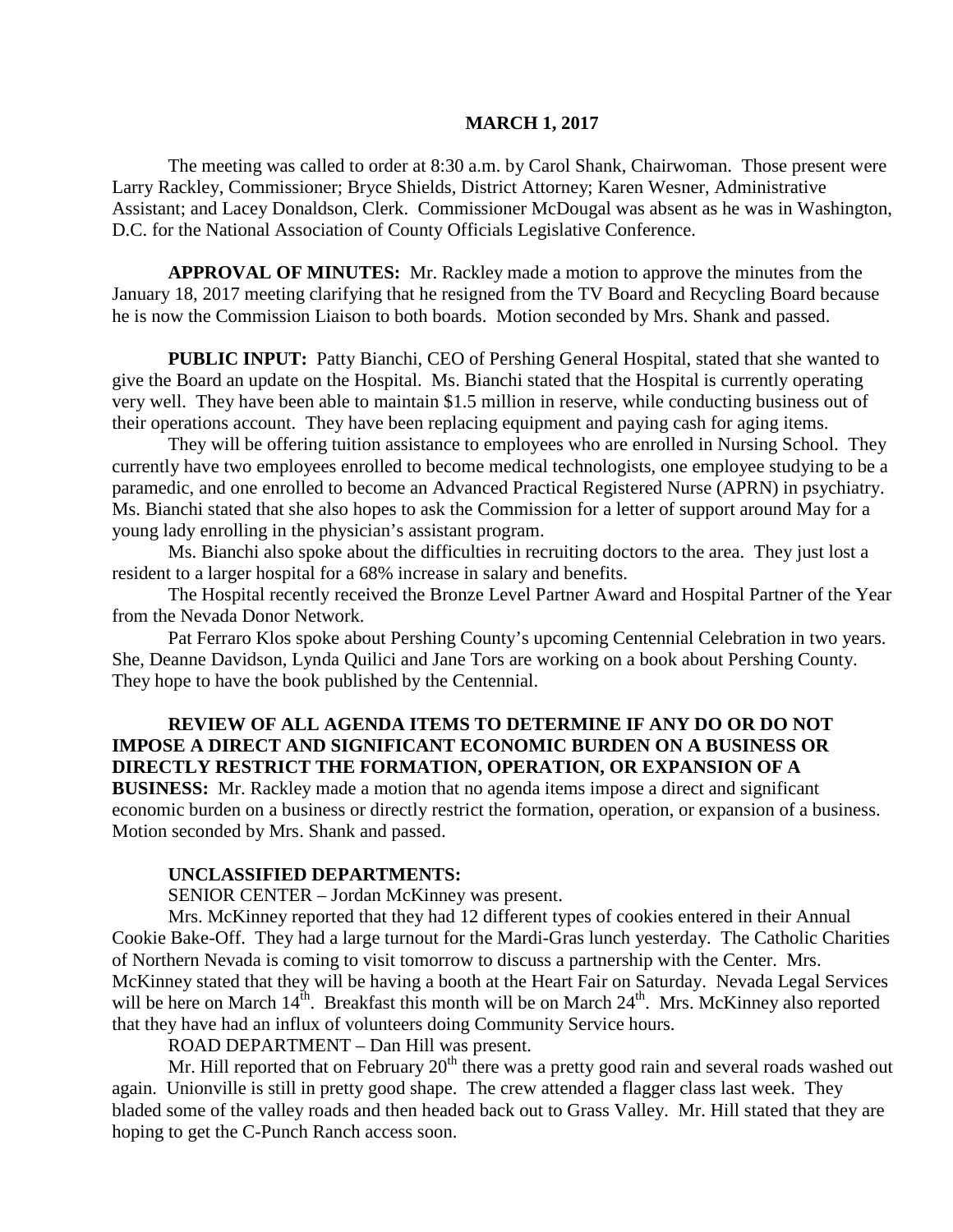LANDFILL – Dan Hill was present.

Mr. Hill reported that the Landfill will be inspected by NDEP (Nevada Division of Environmental Protection) tomorrow. The transfer sites have been cleaned up with the help of the Road crew.

BUILDINGS AND GROUNDS – John Handka was present.

Mr. Handka reported that they have been changing out emergency lights and exits in the Courthouse. They have also been converting the Community Center lights to LEDs. Mr. Handka and Mr. Rackley selected a rock for the Courthouse plaque.

*Lovelock Frontier Days, Request to use Courthouse Park for August 3-6, 2017 for annual Frontier Days event:* Maryann Papa was present on behalf of Frontier Days. She met with Mr. Handka yesterday and worked out all the details. She also stated that they have been working with the City of Lovelock Centennial Committee as well.

Mrs. Shank spoke about charging for power usage. Ms. Papa stated that they have discussed this and, at least for this year, they will absorb any cost in lieu of raising the vendor fees.

Mr. Rackley made a motion to approve the request of Lovelock Frontier Days to use the Courthouse Park August 3-6, 2017 for the annual Frontier Days event. Motion seconded by Mrs. Shank and passed.

*Rachael Leavitt, 5th Annual Mustang 5K and 100 year Alumni Celebration, Request to use Courthouse Park and facilities for 5K participants, including bathrooms and trashcans, etc.:* Mr. Handka stated that he did not have any issues with this request.

Mr. Rackley made a motion to approve the request of the Pershing County High School Alumni Association to hold the  $5<sup>th</sup>$  Annual Mustang 5K on June 10, 2017 using the Courthouse Park and facilities including bathrooms, trashcans, etc. Motion seconded by Mrs. Shank and passed.

COMMUNITY CENTER/ECONOMIC DEVELOPMENT – Heidi Lusby-Angvick was present.

Mrs. Lusby-Angvick stated that she attended the WNDD (Western Nevada Development District) meeting on Monday. They spoke about the Stronger Economies Together Conference. They have changed the name to the Nevada Economic Development Conference. They now have a website that is dedicated to conference information. The conference will be held September 12-14 in Las Vegas. They also discussed proposed legislation.

Mrs. Lusby-Angvick also reported that she attended some SBDC (Small Business Development Council) training a few weeks ago. She is now required to attend a 9-week course in financial literacy.

Mrs. Lusby-Angvick stated that NDOT (Nevada Department of Transportation) will be partnering with WNDD to conduct a survey of the transit patterns in nine counties.

Mrs. Lusby-Angvick stated that she is participating in the planning of the City's Centennial Celebration. The Community Center is booked every Saturday this month. April and May are pretty busy, but things haven't started booking for the summer months yet. She also received a phone call from Job Connect looking for locals to apply for some mining positions. Mrs. Lusby-Angvick posted the information and they were already receiving phone calls by that afternoon.

## PERSHING COUNTY FIRE/AMBULANCE –

*AMBULANCE & LOVELOCK FIRE DEPARTMENT:* Mr. Rackley read a letter from Chief Carmichael. The department is back in compliance with the State in regards to the EMS/Ambulance reporting system and they are currently working to get the reports caught up. Trina Allen met with the State and explained the situation. They will be doing department training for the F Endorsement in the near future. Chief Carmichael is currently attending Public Information Officer (PIO) training for the next two days in Carson City.

*RYE PATCH FIRE DEPARTMENT: Request to re-allocate 2016-17 budget items and move funding to Capital Outlay to purchase SCBA packs:* Mr. Rackley made a motion to approve the reallocation of the unused budget items to purchase SCBA (self-contained breathing apparatus) packs. Motion seconded by Mrs. Shank and passed.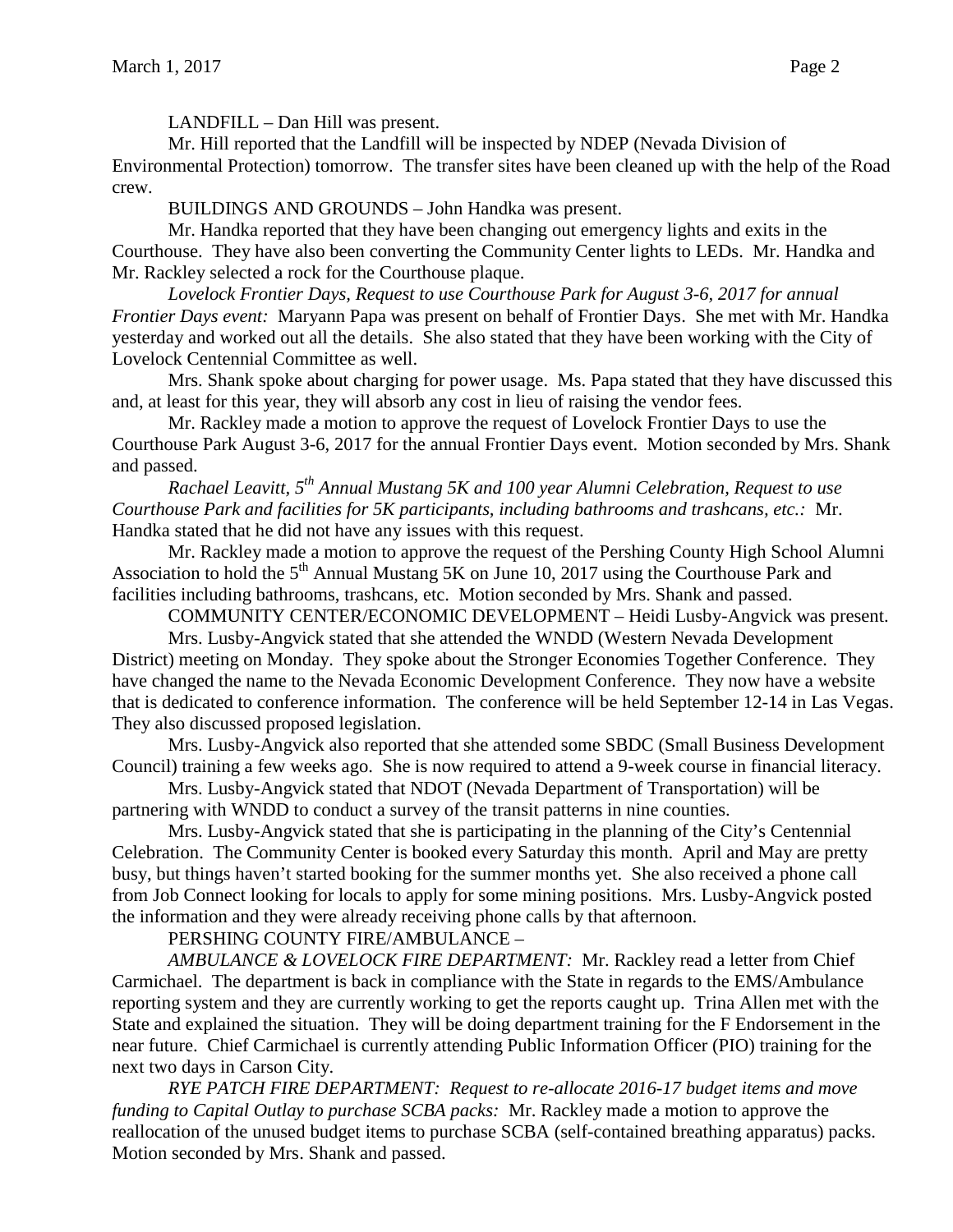PUBLIC DEFENDER – The Board received a copy of the  $2<sup>nd</sup>$  quarter billing that was sent to Humboldt County. The office is currently working on completing the annual report.

LEPC – *Approval of 2018 SERC(State Emergency Response Commission) grant:* Mr. Rackley made a motion to approve the submittal of the 2018 SERC grant in the amount of \$29,000. Motion seconded by Mrs. Shank and passed.

## **ELECTED DEPARTMENTS:**

LACEY DONALDSON, CLERK-TREASURER – Mrs. Donaldson did not have anything to report.

*Approval of corrections/changes to the Tax Roll:* There was one Tax Roll adjustment for consideration. APN 001-135-10, Lovelock Holdings, LLC – Mrs. Cerini-Jones is requesting that the TV Assessment be removed for FY15, FY16 and FY17 totaling \$60.00.

Mr. Rackley made a motion to approve the Tax Roll Adjustment as presented. Motion seconded by Mrs. Shank and passed.

RENE CHILDS, RECORDER-AUDITOR – Mrs. Childs reported that the Board's cell phones have been delivered.

LAURI CERINI-JONES, ASSESSOR – Mrs. Cerini-Jones stated that she is preparing for the spring new construction cycle. Board of Equalization is completed for the year. Both appeals accepted Stipulated Agreements.

**PROCLAMATIONS AND AWARDS:** There were no Proclamations or Awards considered.

### **APPROVAL OF WESTLAW RESEARCH SERVICES CONTRACT FOR A TERM OF 36 MONTHS AT \$1,522.00 PER MONTH:** There is an increase of \$200 to the monthly cost. This is to include litigation content.

Mr. Rackley made a motion to approve the Westlaw Research Services Contract for a term of 36 months at \$1,522.00 per month. Motion seconded by Mrs. Shank and passed.

**SALARY RESOLUTION:** G. MONROE, ROAD DEPARTMENT – Mr. Monroe was the successful candidate for the Road Department Supervisor position. The proposed salary increase is 8%.

Mr. Rackley made a motion to approve the Salary Resolution for Gerald Monroe promoting him to Road Department Supervisor with a yearly salary of \$48,208.00 effective March 1, 2017. Motion seconded by Mrs. Shank and passed.

# **PLANNING & BUILDING DEPARTMENT, IMLAY WATER:** Holli Garretson was

## present.

Mrs. Garretson gave the Board the monthly fees collected and permits issued report. There is a Planning Commission meeting tonight.

**CORRESPONDENCE:** There was no additional correspondence discussed.

**BOARD APPOINTMENTS:** AIRPORT ADVISORY BOARD – Letters were received from Keith Odle and Hugh Montrose asking to be reappointed to the Airport Advisory Board.

Mr. Rackley made a motion to reappoint Keith Odle and Hugh Montrose to the Airport Advisory Board with terms expiring December 31, 2020. Motion seconded by Mrs. Shank and passed.

SENIOR CENTER ADVISORY BOARD – A letter was received from Susann Bendure expressing interest in serving on the Senior Center Advisory Board.

Mr. Rackley made a motion to appoint Susann Bendure to the Senior Center Advisory Board with a term expiring January 1, 2021. Motion seconded by Mrs. Shank and passed.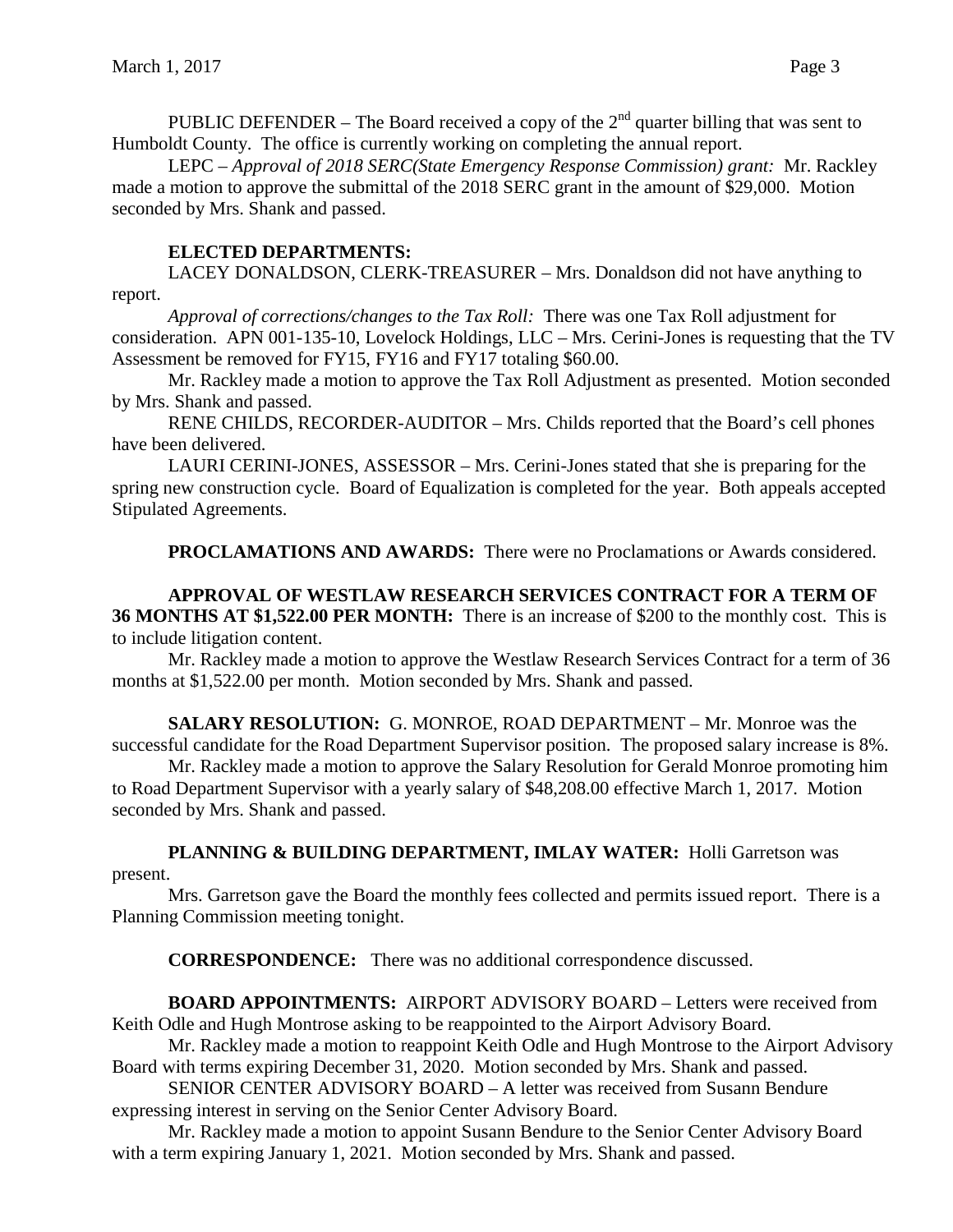**JERRY ALLEN, PERSHING COUNTY SHERIFF:** Sheriff Allen was not available. Mr. Rackley stated that one of the Sheriff's Department's vehicles was involved in an accident. It was noted that the accident was reported to the County Clerk. Mrs. Donaldson is awaiting further documentation to forward to the Insurance Company.

The meeting recessed at 9:30 a.m. for a Litigation meeting and reconvened at 9:38 a.m. to review vouchers.

**VOUCHERS:** Mr. Rackley made a motion to approve the vouchers as submitted. Motion seconded by Mrs. Shank and passed.

**REPORT FROM LEGAL COUNSEL:** Mr. Shields did not have anything to report.

**LIBRARY UPDATE:** Kathie Brinkerhoff was present.

Ms. Brinkerhoff reported that she is working on two grant applications. One is the Diversity in Action Grant. Ms. Brinkerhoff stated that they always have really short notice for this grant award. They will be doing some craft activities at the Library and she will also try to get some performers to come in as well. The other grant is a State Collection/Development grant, which she will use to purchase audio books. Ms. Brinkerhoff will also be applying for a mini grant to purchase graphic novels.

They have a small group in Story Hour. She has received several comments that Ms. Springer is doing a really good job. Ms. Springer will also be doing the Summer Reading Program this summer.

Ms. Brinkerhoff also reported that there is currently an art exhibit at the Library.

**REPORT FROM ADMINISTRATIVE ASSISTANT:** Mrs. Wesner stated that she is busy with the Imlay Sewer grant. The project has been completed, so she is working on closing the grant out. Mrs. Wesner has also been reviewing BDRs. She received an email from David Archer, the person who is doing the property appraisal. He is unable to do it tomorrow, but hopes to be out next week.

**UPDATE ON MATTERS RELATING TO THE PERSHING COUNTY ECONOMIC DEVELOPMENT AND CONSERVATION ACT:** Mrs. Shank stated that it has been reintroduced in Congress. Hopefully Mr. McDougal will have some more information when he returns from Washington.

**MATTERS OF THE BOARD FOR DISCUSSION, BOARD MEMBER REPORTS, BOARD LIAISON REPORTS:** Mr. Rackley stated that the Senior Center Advisory Board now has a quorum so they will be scheduling a meeting. The Recycling Board has found a surplus fork lift to look out, but it needs some repairs, so we will see. There is an Airport Conference in Carson starting Tuesday, April 4<sup>th</sup>. Mr. Rackley will go in on Tuesday, but will be back for Wednesday's Commission meeting.

Mrs. Shank stated that she attended the Hospital Board meeting. She also attended the Cemetery Board meeting. They are discussing plot fees, policies, etc.

Mrs. Shank has researched some options for laptops and will bring the information to the next meeting.

Ms. Brinkerhoff stated that she received a letter from the Reno Gazette Journal stating that they will no longer service Pershing County starting March  $17<sup>th</sup>$ .